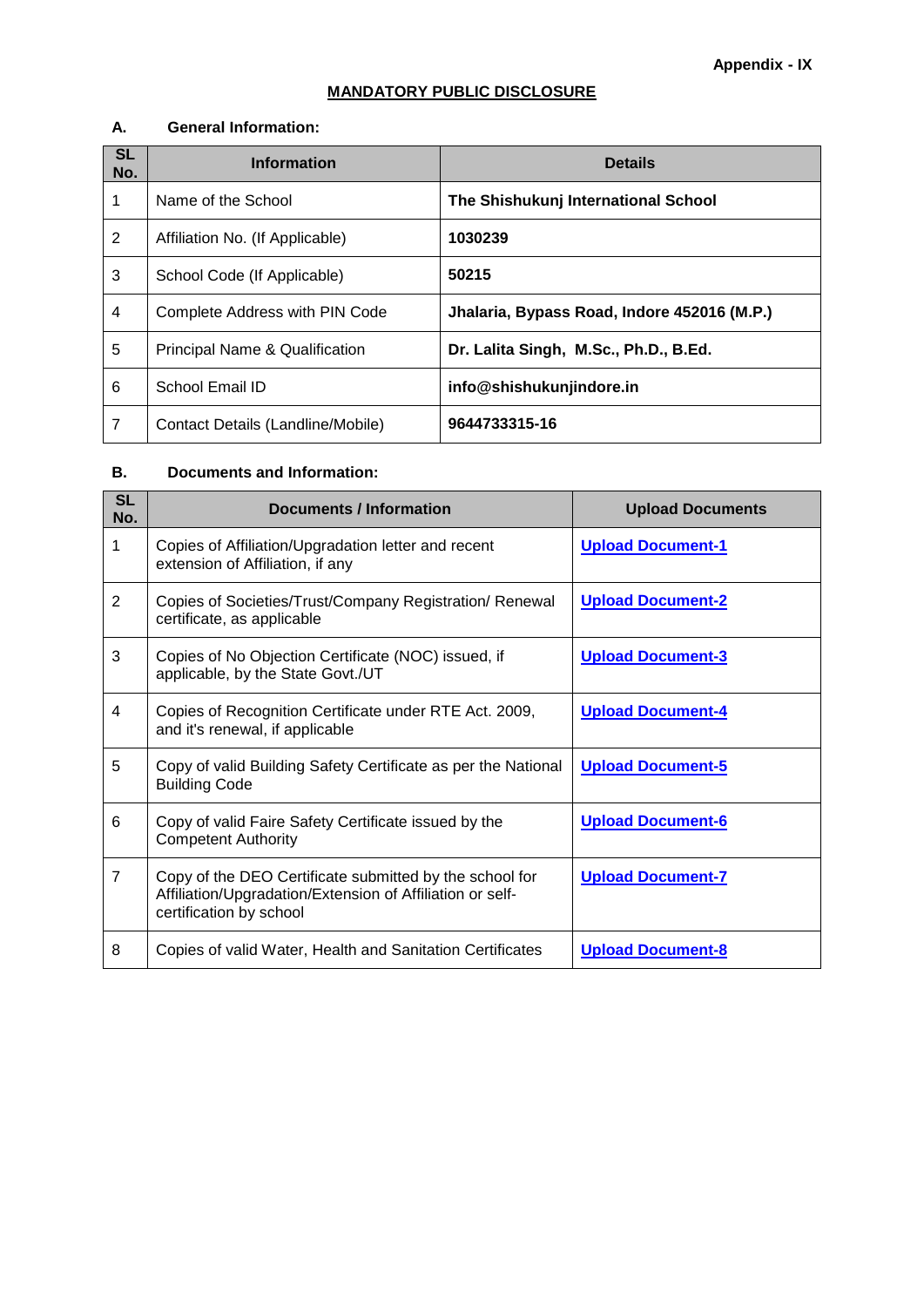### **C. Result and Academics:**

| <b>SL</b><br>No. | Documents / Information                                                 | <b>Upload Documents</b> |
|------------------|-------------------------------------------------------------------------|-------------------------|
|                  | Fee Structure of the School                                             | <b>Yes</b>              |
| 2                | Annual Academic Calendar                                                | <b>Yes</b>              |
| 3                | List of School Management Committee (SMC)                               | Yes                     |
| 4                | List of Parents Teachers Association (PTA) Members                      | <b>Yes</b>              |
| 5                | Last Three-year result of the Board Examination as per<br>applicability | Yes                     |

#### **Result Class X:**

| <b>SL</b><br>No. | Year    | No. of<br><b>Registered</b><br><b>Students</b> | <b>No. of Students</b><br><b>Passed</b> | <b>Pass</b><br>Percentage | <b>Remarks</b>                                             |
|------------------|---------|------------------------------------------------|-----------------------------------------|---------------------------|------------------------------------------------------------|
| 1                | 2019-20 | 233                                            | 233                                     | 100%                      | <b>All students</b><br><b>Passed in first</b><br>division  |
| $\overline{2}$   | 2018-19 | 237                                            | 237                                     | 100%                      | <b>All students</b><br><b>Passed in first</b><br>division  |
| 3                | 2017-18 | 241                                            | 241                                     | 100%                      | <b>All students</b><br><b>Passed in first</b><br>division. |

#### **Result Class XII:**

| <b>SL</b><br>No. | Year    | No. of<br><b>Registered</b><br><b>Students</b> | <b>No. of Students</b><br><b>Passed</b> | <b>Pass</b><br>Percentage | <b>Remarks</b>                                             |
|------------------|---------|------------------------------------------------|-----------------------------------------|---------------------------|------------------------------------------------------------|
|                  | 2019-20 | 185                                            | 185                                     | 100%                      | <b>No Students less</b><br>than 75%                        |
| 2                | 2018-19 | 185                                            | 185                                     | 100%                      | <b>All students</b><br><b>Passed in first</b><br>division  |
| 3                | 2017-18 | 178                                            | 178                                     | 100%                      | <b>All students</b><br><b>Passed in first</b><br>division. |